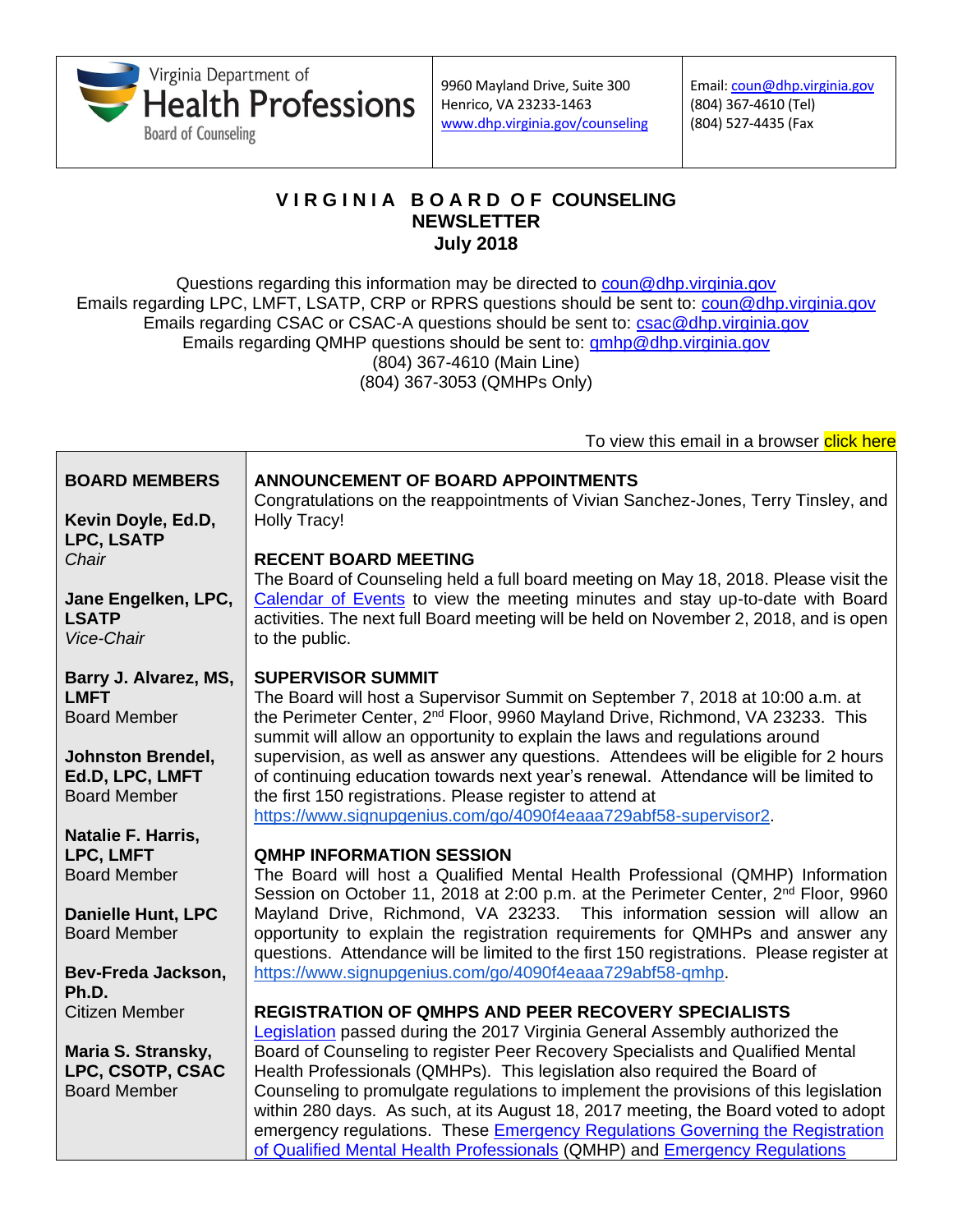

Email: [coun@dhp.virginia.gov](mailto:coun@dhp.virginia.gov) (804) 367-4610 (Tel) (804) 527-4435 (Fax

**Vivian Sanchez-Jones** Citizen Member

**Terry Tinsley, Ph.D., LPC, LMFT, CSOTP** Board Member

**Holly Tracy, LPC, LMFT** Board Member

**Tiffanee Yancey, Ph.D., LPC** Board Member

### **STAFF**

**EXECUTIVE DIRECTOR** Jaime Hoyle, J.D.

**DEPUTY EXECUTIVE DIRECTOR** Jennifer Lang

**LICENSING & OPERATIONS MANAGER** Charlotte Lenart

#### **LICENSING SPECIALISTS**

Tracey Arrington-Edmonds Brenda Maida

#### **ADMINISTRATIVE ASSISTANTS**

Victoria Prosser Natalie UnMussing Linda Young Kelby Johnson Sharniece Vaughan

**DHP SENIOR POLICY ANALYST** Elaine Yeatts

[Governing the Registration of Peer Recovery Specialists](https://www.dhp.virginia.gov/counseling/leg/EmergencyRegs_PeerRecovery_12182017.docx) (RPRS) went into effect on December 18, 2017 and are available on the Virginia Board of Counseling website for your review.

The Board began accepting online applications to register as a QMHP or Peer Recovery Specialist on January 3, 2018. (QMHP and RPRS applicants must submit an online application and mail in their supporting documentation in order to be considered. **All fees must be paid online with a credit card. Paper applications will not be accepted**.)

Current QMHPs who have been employed as QMHPs prior to December 31, 2017, have a year (January 3, 2018 through December 31, 2018) to become registered by submitting an online application, fee, and attestation from an employer that the applicant met the qualifications for a QMHP-A or a QMHP-C during the time of employment. After December 31, 2018, **all** applicants for registration must meet the current requirements for registration. For more information on the process, requirements, application, and contact information, please click on the following links for **QMHP [Information Page](https://www.dhp.virginia.gov/counseling/counseling_QMHP.htm) and RPRS Information Page**. Additionally, please register with Virginia [Townhall](http://townhall.virginia.gov/) to receive notifications of Board meetings, posting of meeting minutes, regulatory changes and opportunities for public comment.

# **EXAMINATION UPDATE**

Applicants who were approved prior to 8/24/2016 to sit for the National Clinical Mental Health Counseling Examination (NCMHCE) have until 8/24/2018 to pass the examination. Applicants who do not pass by this date, will need re-apply and provide evidence of why the board should approve the reapplication for examination. If the Board approves the reapplication, the applicant shall pass the examination within two years of such approval. If the applicant does not pass the examination within this additional two-year period, a new application will **NOT** be accepted.

# **NEW FORMS AND APPLICATIONS**

The Board recently updated its forms and applications. Applicants can continue to use the old forms and applications until July 31, 2018. After August 1, 2018, the Board will only accept the new forms and applications. Forms that were previously signed by the supervisor or by a school official can still be considered past the 8/1/2018 date.

# **CHANGES TO THE REGULATIONS**

### Periodic Review of Regulations

The Board adopted a Notice of Intended Periodic Review of its Regulations Governing the Practice of Counseling and the Practice of Marriage and Family Therapy, the Regulations Governing the Licensure of Substance Abuse Professionals, and the Regulations Governing the Certification of Rehabilitation Providers to determine which regulations should be repealed, amended, or retained in its current form.

Public comment is sought on the review of any issue relating to these regulations, including whether the regulation (i) is necessary for the protection of public health, safety, and welfare or for the economical performance of important governmental functions; (ii) minimizes the economic impact on small businesses in a manner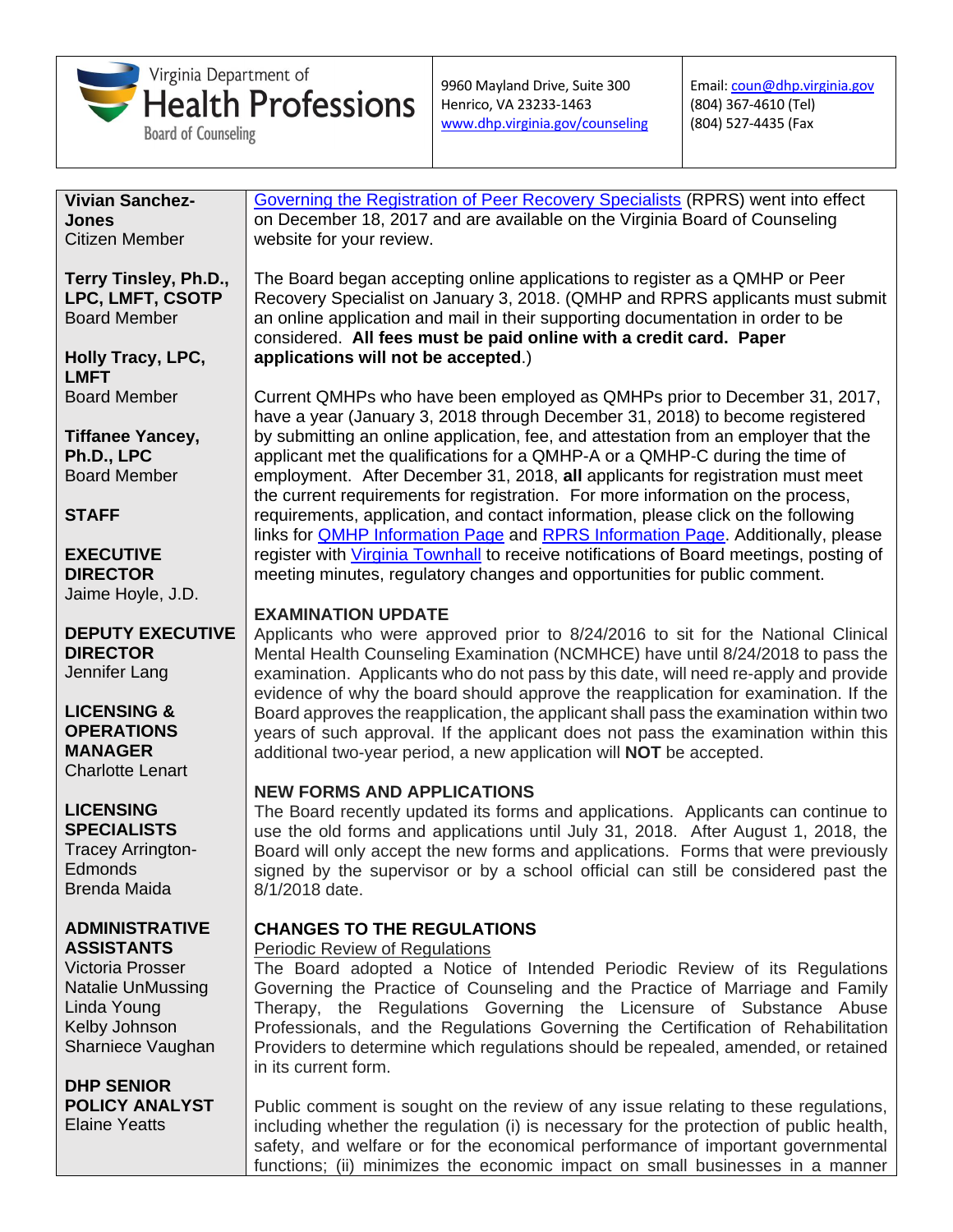

Email: [coun@dhp.virginia.gov](mailto:coun@dhp.virginia.gov) (804) 367-4610 (Tel) (804) 527-4435 (Fax

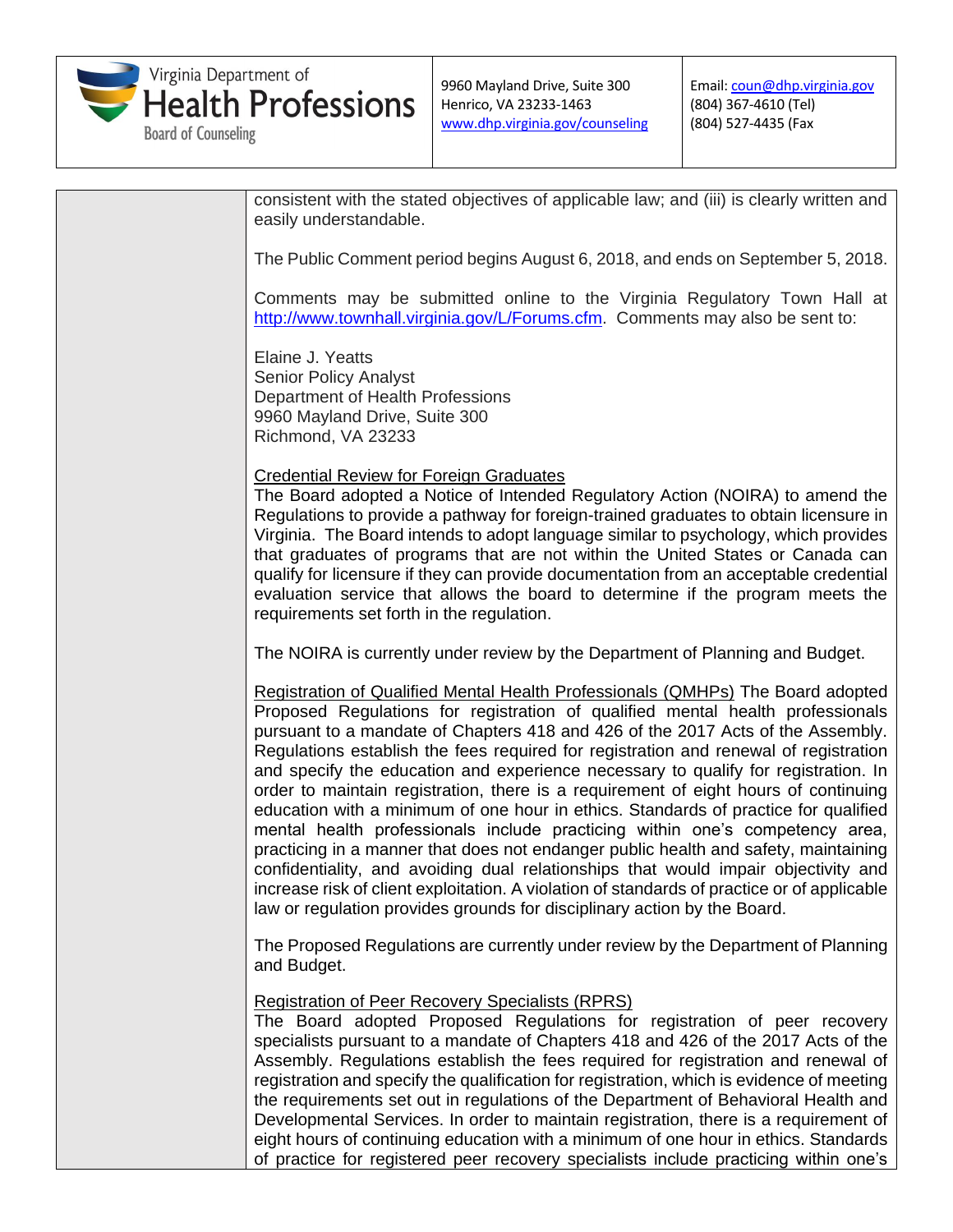

Email: [coun@dhp.virginia.gov](mailto:coun@dhp.virginia.gov) (804) 367-4610 (Tel) (804) 527-4435 (Fax